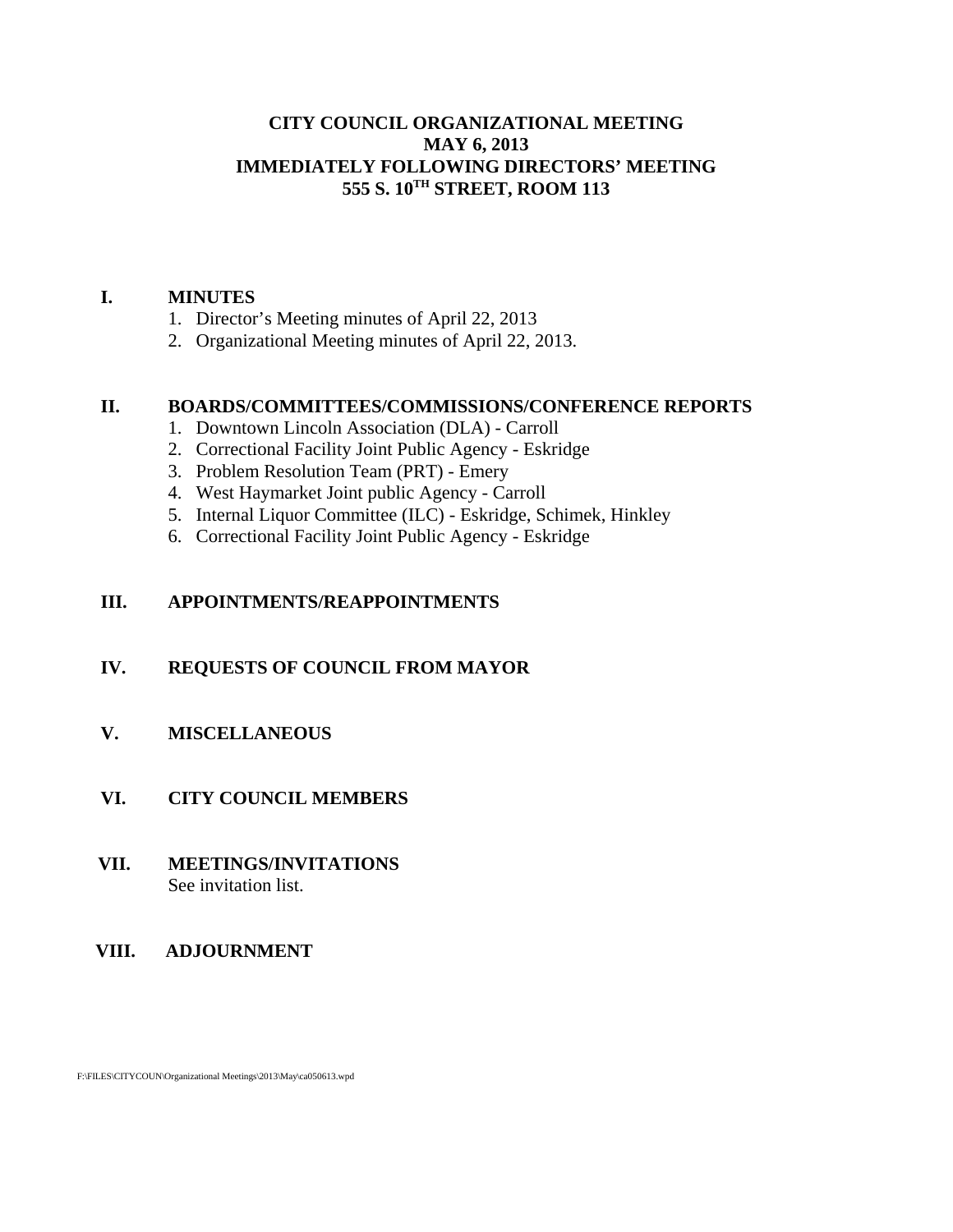## **MINUTES CITY COUNCIL ORGANIZATIONAL MEETING MAY 6, 2013**

**Present:** Carl Eskridge, Chair; Jon Camp, Vice Chair; Gene Carroll; Jonathan Cook; Doug Emery; Lloyd Hinkley; and DiAnna Schimek

## **Others:** Rick Hoppe, Chief of Staff; and Denise Pearce, Senior Policy Counsel

Chair Eskridge opened the meeting at 2:23 p.m. and announced the location of the Open Meetings Act.

#### **I. MINUTES**

- 1. Director's Meeting minutes of April 22, 2013
- 2. Organizational Meeting minutes of April 22, 2013.

The above minutes submitted to Council and with no corrections placed on file in Council office.

## **II. BOARDS/COMMITTEES/COMMISSIONS/CONFERENCE REPORTS**

Eskridge asked if there any discussion requested on an item Council wanted to bring forward? Hinkley replied the spelling of people's names when they came to testify. Eskridge commented a suggestion made for participants to spell out their names. Camp stated also to have them sign after their testimony.

### **1. Downtown Lincoln Association (DLA) - Carroll**

Eskridge stated the DLA discussed the P Street improvements, starting shortly. The N Street bike lane, the Downtown District, including Haymarket, also discussed.

#### **2. Correctional Facility Joint Public Agency - Eskridge**

Eskridge stated the Correctional Facility JPA reviewed expenditures, and looked at reported facility needs. Events held at the facility revealed problems with toilets, a huge problem at a correctional facility. The contractor, and sub-contractor, discussing. Eskridge added the pipes didn't withstand the mild treatment they received when people visited the last couple of weeks.

Camp asked if the Correctional JPA has anything to do with the old facility? Or is it going to the Public Building Commission? Eskridge thought the Public Building Commission. Carroll added, the County is dealing with the facility and when renovated will turn over the management to the Public Building Commission. Eskridge stated the County intends to use almost all the space.

## **3. Problem Resolution Team (PRT) - Emery**

Emery stated getting into nicer weather the Problem Resolution Team receives more properties to inspect. Five properties added. The PRT is still in court with one of the longest running. Hopefully will be completed as the judge set aside an entire day for this gentleman to defend himself. Then we will have an opportunity to go onto his property and mediate the problem, and charge him much like what was done with a south property, and the rocks issue which was voluntary and not court ordered. This person was moved when we moved the 3 sister houses. Now located by the viaduct and a problem.

## **4. West Haymarket Joint public Agency - Carroll**

Carroll stated everyone heard the announcement last Friday. The arena will be delivered in 30 days, ahead of time, by Mortenson Hampton. Very important and allows SNG to start scheduling. Still under budget. Very important events.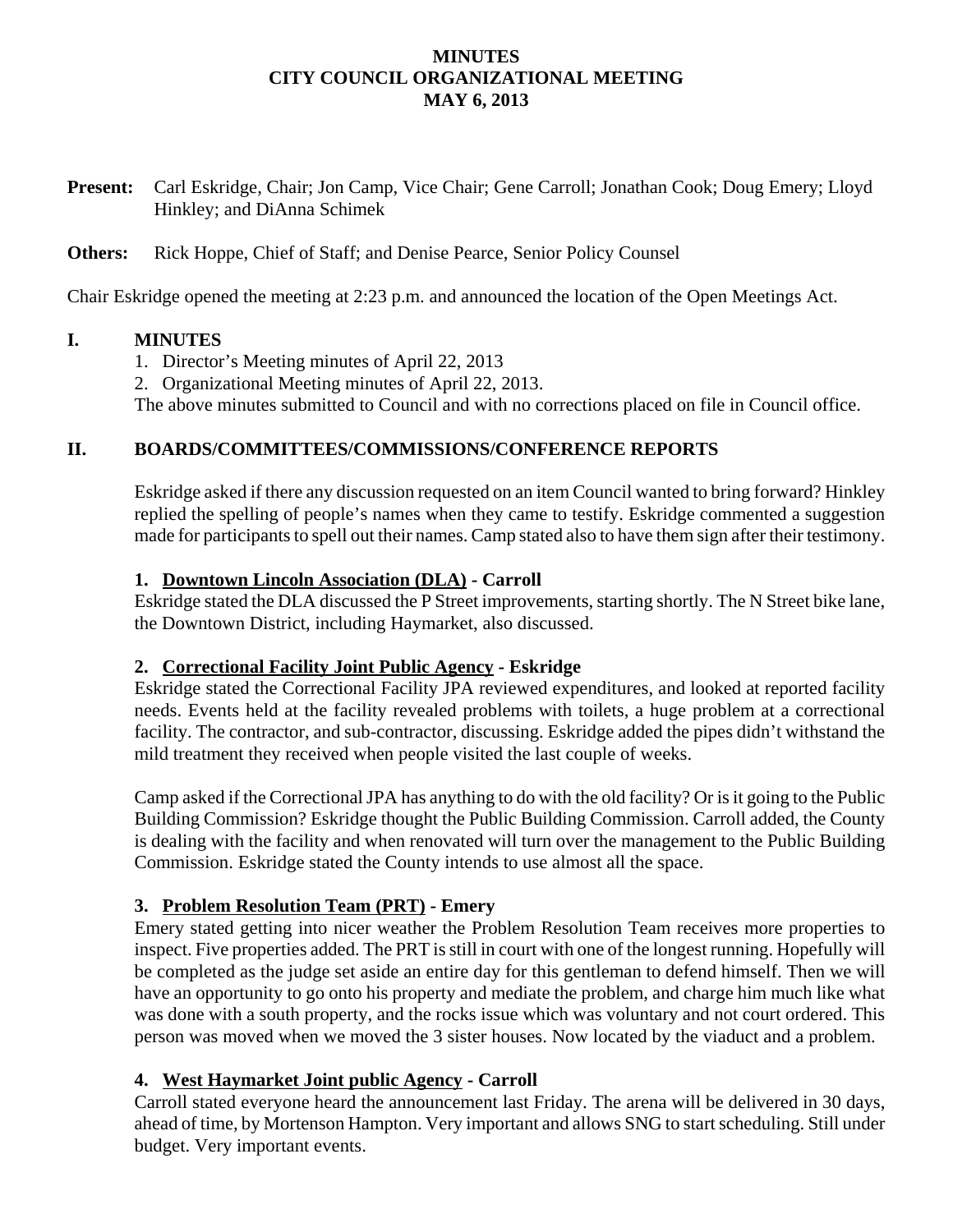Carroll added secondly parking lots 2 and 3 were awarded to Hausmann Dunn Construction Company, who are working on design plans.

Camp asked, what were the criteria on the parking garages, and selecting Hausmann? Carroll replied first a committee selects who can bid, which was done. Then a committee for analysis review, with 3 firms interviewed. Hausmann Dunn, Sampson, and Kiewit, with the committee selecting Hausmann Dunn. Forwarded to the Mayor who decided to award to Hausmann Dunn. Hausmann Dunn had less fees than anyone and now building deck 1, ahead of schedule and under budget. Exactly what deck 3 will be. Camp asked, was this on the cost, under management? Carroll replied yes, management costs.

Emery asked if possible, shortly, to lay out where we are, the budget, as you believe it is? We could get around this nonsense seen in tweets, and articles, on whether we're over budget, or not. Think it makes it difficult for the public to have an idea what is being done. All of us say it's under budget. If not, then we're not doing the public a service. On Phase 2 think we should lay out for everyone. Carroll replied was presented at meetings but will again. Emery added lay out so those reporting know. Think some people want to continue throwing rocks and we want to be on top of. Schimek agreed but wondered how many people read these articles? Emery stated he was in a discussion at a church and people asked if under or over budget. I can't give a definite answer. Know what I've been told, and believe, but don't want to tell the public if not accurate.

Camp added also give information on revenues coming in, versus anticipated. If things are going better than expected projections, possibly we can talk about options later to reduce the tax load for the arena. Carroll replied they look at the revenue, but it's only one year, for a very long project. Emery added an example is money in the emergency fund. Carroll commented the contingency fund. Emery stated possibly an issue for a public person who might say it looks like you jumped it. Let's spread out. The same way with the new parking garages. Schimek asked if suggesting a pre-council? Emery thought the JPA would do as it's in everyone's interests. The JPA was questioned by an individual over whether we're under budget or not. Carroll stated Friday the press conference was specifically on the Pinnacle Bank Arena only.

## **5. Internal Liquor Committee (ILC) - Eskridge, Schimek, Hinkley**

Eskridge stated at the ILC meeting discussed, as in the past, if it appears there may be a problem with certain retail establishments we ask them to come and meet. A couple owners came, each discussing for approximately 20 minutes, resulting in an understanding of what they're doing, and what they can do to improve. In one case the main concern was very high blood alcohol levels. At detox people reveal where their last drink came from.

Emery asked if this committee, on an agenda, will list the special permits being worked on if there is an Entertainment District? How many times the sidewalks can be closed and utilized for dual events? Eskridge replied have discussed and will list. Camp heard a comment at the public hearing, and think it would be good to understand. Emery added they have agreed to take on, put on the schedule, letting us know how many is reasonable.

## **III. APPOINTMENTS/REAPPOINTMENTS**

Pearce stated there was no new (re)appointments today.

## **IV. REQUESTS OF COUNCIL FROM MAYOR**

Hoppe stated he is putting together a new member orientation, done after elections, to get new colleagues up to speed. Going through to make sure all high points are covered. Possibly a couple of volunteers from this group? He then went over the schedule. Emery and Camp volunteered. Chair